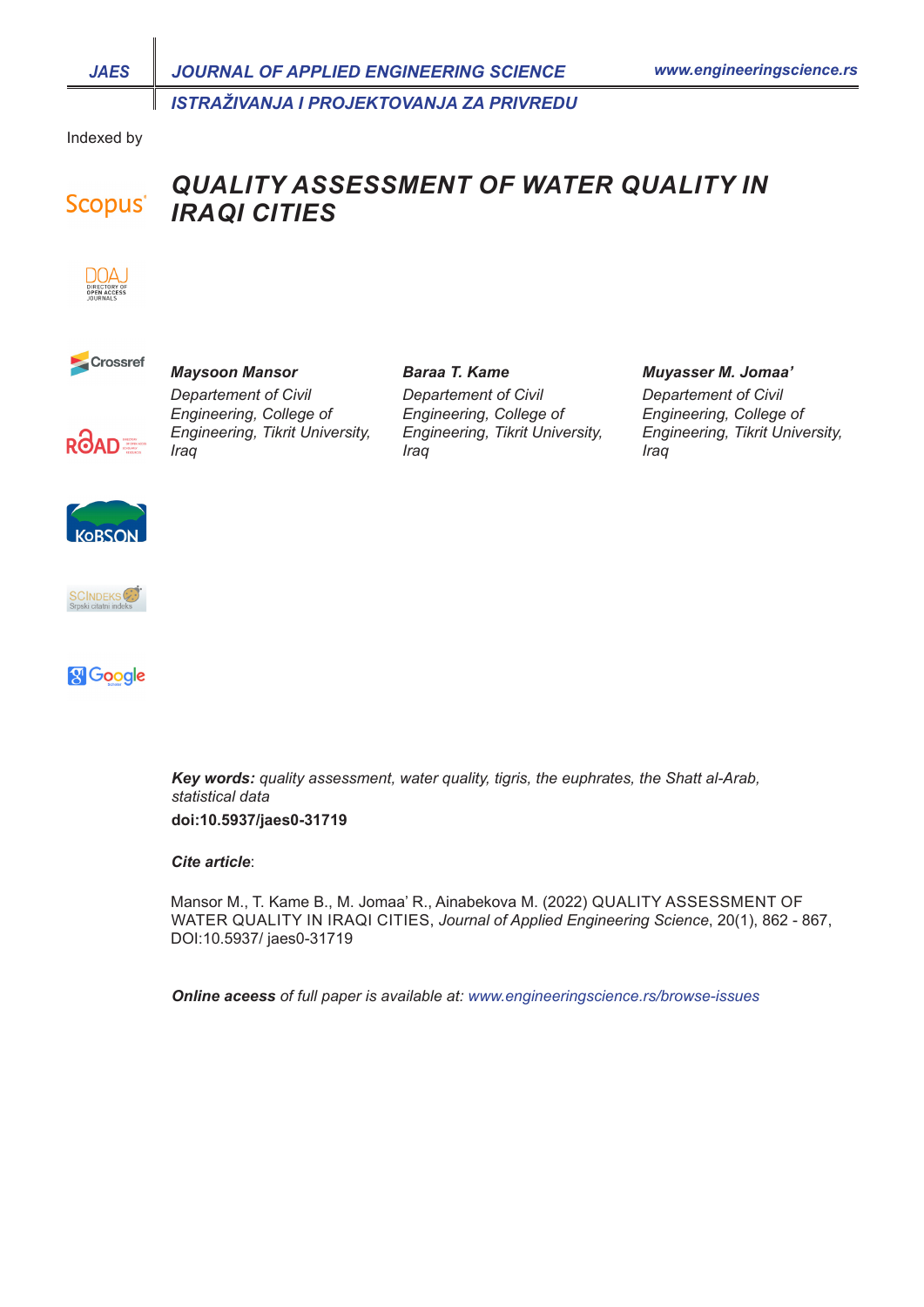

**doi:**10.5937/jaes0-31719

Paper number: 20(2022)1, 919, 186-194

# *QUALITY ASSESSMENT OF WATER QUALITYIN IRAQI CITIES*

# *Maysoon Mansor\*, Baraa T. Kamel, Muyasser M. Jomaa'h Departement of Civil Engineering, College of Engineering, Tikrit University, Iraq*

*The quality of drinking water directly affects human health and life. This study is concerned with the assessment of the drinking water quality in the main cities of 14 Iraqi governorates for the years 2011 and 2017 based on the Iraqi Central Statistical Organization statistical data for nine parameters. The Canadian method was used to calculate the Water Quality Index. The results showed a slight difference with the preference for water quality for the year 2011. The water quality is ranked excellent depending on the minimum values of statistical data, good based on the average value of statistical data, and poor depending on the maximum values of statistical data. The most influential parameters for the deviation of the water quality index values are sulphate and turbidity, and the lowest are the pH and electrical conductivity. The study showed that the water quality index does not give a consistent trend of the water quality change during the years 2011 and 2017. Therefore, the study recommends the use of other advanced statistical methods for this purpose. The study showed that the statistical data give less accurate results than the results of the tests, but it gives a clear initial picture for the decision-makers when the study area is wide and the research team is not available and the time period is long.*

*Key words: quality assessment, water quality, tigris, the euphrates, the Shatt al-Arab, statistical data*

## *INTRODUCTION*

Water is substantial and one of the priceless natural resources for the existence and life development on the Earth [1]. Also water plays an important role in various other sectors such as agriculture, industry, animals, forests, fisheries, energy generation and economics [2]. Water covers 71% of the planet's surface, so it is vital for all types of life [ 3]. Safe drinking of good quality water is one of the most important human needs (Iran), and access to safe drinking water at reasonable prices is the first goal of sustainable development set by the United Nations General Assembly in 2015 [4]. the provision of drinking water, is important for the development of any country, but when its polluted it may become a source of undesirable substances and hazardous to human health. Although the governments of many developing countries consider providing safe drinking water as one of their main responsibilities, most people in the developing countries do not have an access to safe drinking water [5]. Drinking water supports public health and ensures economic growth, but at the same time, water pollution can cause social and economic damage through water-related diseases such as typhoid fever, dysentery, hepatitis, Cholera, E. coli and polio, in addition to increasing the cost of medical treatment. [6,7]. The physical, chemical and biological properties of water are a major factor in controlling health and disease status in living organisms [8]. The quality of drinking water should be assessed to maintain good health. The management of water has become mandatory all over the world due to the increasing need for fresh water as a result of the rapid growth of the world's population and the increase in industrial and agricultural use. The quality and availability of ground and surface water are constantly changing

as a result of urbanization and the increase of industries and the resulting pollution [9]. One of the main points in the sustainable management of water resources is the monitoring of water quality at frequent intervals [10 to 14]. Water quality can be assessed using biological, chemical and physical parameters, and there are limits to these parameters that when exceeded it well be considered harmful. These limits are established at the international and national levels (WHO, MECC, EPA) [9]. The Water Quality Index(WQI) is one of the most appropriate ways to express water quality, and it is an effective tool for communicating information to decision makers [9,15]. The WQI is a mathematical tool for converting a large number of water quality data into a single value representing the water quality level presented as reports for decision makers and stakeholders to find out the water quality and to determine the type of treatment required [1,3,16,17]. The WQI can be used as a tool to compare water quality from different sources and to give a general idea of the potential water problems in a specific area [9].Several water quality indices have been created by some national and international organizations such as: Canadian Council of Ministers of the Environment WQI( CCME-WQI ), Oregon Water Quality Index (OWQI), Aquatic Toxicity Index (ATI), Universal Water Quality Index (UWQI), Overall Index of Pollution (OIP) and Bascaron WQI (BWQI),National Sanitation Foundation (NSFWQI), Weighted Arithmetic Water Quality Index Method, and other types of water quality indices mentioned in reference[18 to 21]. In this research, the Canadian method was chosen because it gives reasonable results in addition to other features as in [21]. Surface water is one of the main resources in Iraq and consists of the Tigris and its tributaries, the Euphrates,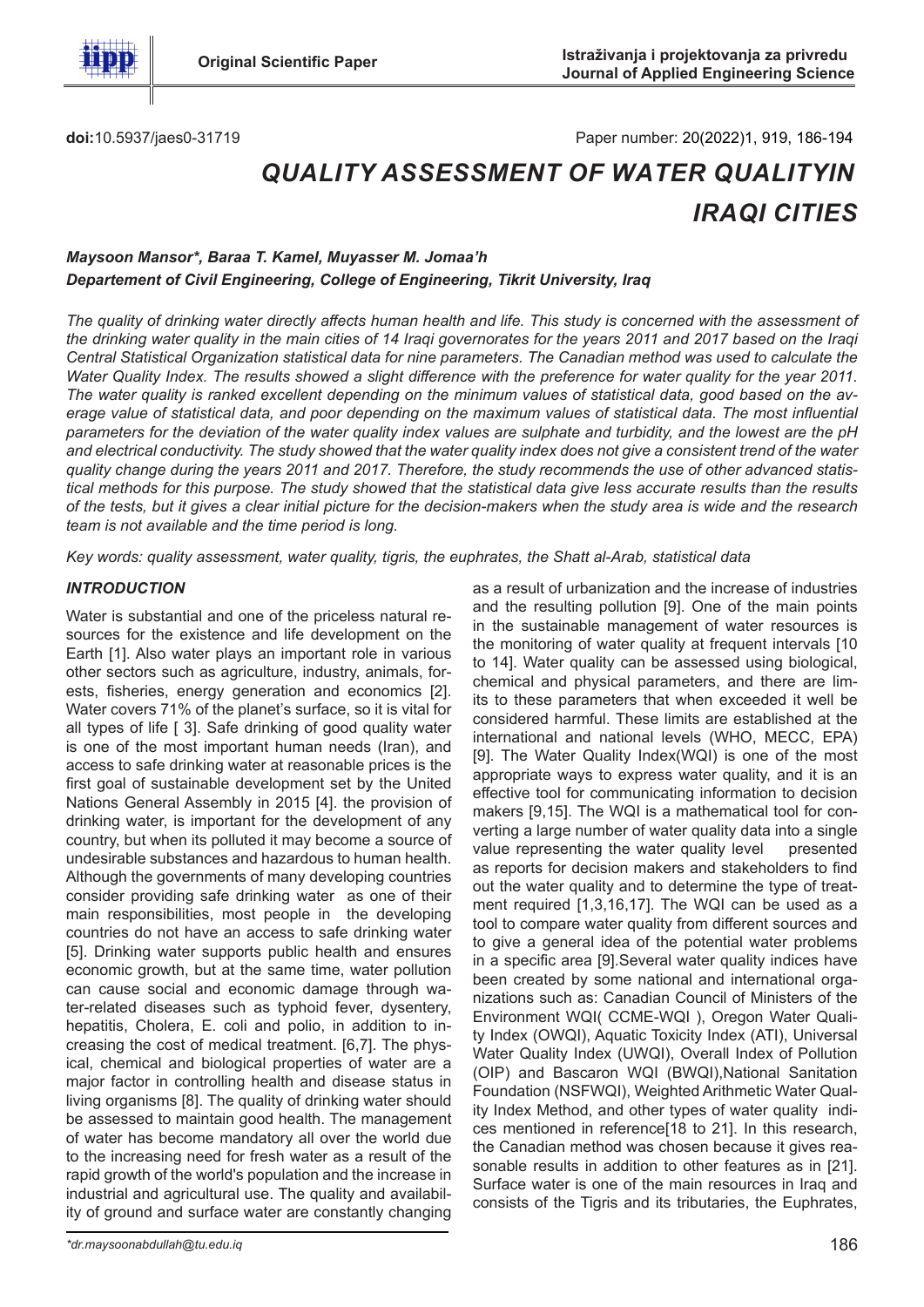the Shatt al-arab and the lakes. Its amount varies from year to year depending on the variation of the quantities of water coming from outside Iraq or the amounts of rain and snow falling [18,22,23]. This research includes, in the following sections, an assessment of the quality of drinking water for fourteen major cities in Iraq, based on statistical data provided by the Iraqi Central Bureau of Statistics. The originality of this research is not only to rely on statistical data to calculate the quality of the water quality index, but also by adapting the Canadian method that depends on field models in calculating the water quality index, adapting this method to calculate this indicator based on statistical data. In addition to the extent of the area The study case to include fourteen Iraqi cities, which is one of the most important reasons why the researcher relied on statistical data, because obtaining field data for this study case requires a research team, at least, a researcher for each region, in addition to that it costs a lot of time.

## *TIME AND AREA STUDY*

 Surface water is one of the main resources in Iraq and consists of the Tigris and its tributaries, the Euphrates, the Shatt al-Arab and the lakes. Its amount varies from year to year depending on the variation of the quantities of water coming from outside Iraq or the amounts of rain and snow falling [23]. Statistical data for drinking water were chosen for the cities of fourteen Iraqi governorates, for the years 2011 and 2017.

#### *MATERIALS AND METHODS*

 The Canadian method was used to calculate the water quality index based on the data of the Iraqi Central Statistical Organization for the years 2011 and 2017 for eight parameters: Turbidity (Tur), pH, Chloride(Cl-1), Calcium(Ca+2), Magnesium(Mg+2), Electrical conductivity (EC), Sodium(Na+1) and Sulfate (SO4-2). According to the statistical data provided by the Iraqi Central Bureau of Statistics, there are three values for the parameters used to calculate the water quality index, and according to the results of the tests for the field models approved by them, there are maximum values, minimum values, and average values for the parameters. The lower values always lead to obtaining acceptable results for the water quality index, while the higher values lead to obtaining unacceptable results for the water quality index, and therefore relying on the average values of the data gives moderate results. Therefore, the researcher believes that relying on the average values results alone well not shows the water quality existing problems that can be shown in the event of reliance on the higher values, and it well cancels or covers the optimistic picture of water quality that can be shown in the event of reliance on the lower values, so the three values were relied on in finding the water quality index to give the full picture of Iraqi water. The WQI is calculated using Equations 1, 2, 3, 4 and 5 as follows [22]: The calculation of the WQI

using the Canadian method depends on three factors, as in Equation 1.

$$
WQI = 100 - \left[ \frac{\sqrt{F_1^2 + F_2^2 + F_3^2}}{1.732} \right]
$$
 (1)

 $F_1$  : The first factor represents the range : is calculated using Equation 2 represents the percentage of the number of failed variables that exceed the allowable limit value relative to the total number of variables

$$
F_1 = \left(\frac{\text{Number of failed variables}}{\text{Total number of variables}}\right) \times 100\tag{2}
$$

 $F_2$ : The second factor represents the frequency: is calculated using Equation 3 represents the percentage of the number of failed tests that exceed the allowed limit in relation to the total number of tests)

$$
F_2 = \left(\frac{\text{Number of failed tests}}{\text{Total number of variables}}\right) \times 100\tag{3}
$$

 $\mathsf{F}_3$ : The third factor represents capacity: is calculated using Equation 4

$$
F_{3} = \left(\frac{nse}{0.01nse + 0.01}\right) - 1\tag{4}
$$

nse: represents the accumulated sum of the tests that did not match the targets and is calculated using Equations 5 and 6.

$$
\text{excursion}_{i} = \left(\frac{\text{Failed test value}_{i}}{\text{Objective}_{i}}\right) - 1\tag{5}
$$

excursion  $\frac{1}{1}$ : The deviation of the value of each test represents the objective, and is found for all variables.

$$
nse = \left(\frac{\sum_{i=1}^{n} \text{exclusion}_i}{\text{Total number of tests}}\right)
$$
 (6)

nse: It represents the sum of the deviations divided by the total number of tests.

The Canadian method has been modified to accommodate the available data, as follows:

- When calculating F2, the number of failed tests was considered equal to the number of variables and the total number of tests was considered equal to the number of total variables.
- When calculating excursion i, the value of the test deviation from the Objective was considered equal to the value of the variable deviation from the Objective value.
- When calculating nse, the total of tests were considered equal to the total of the variables.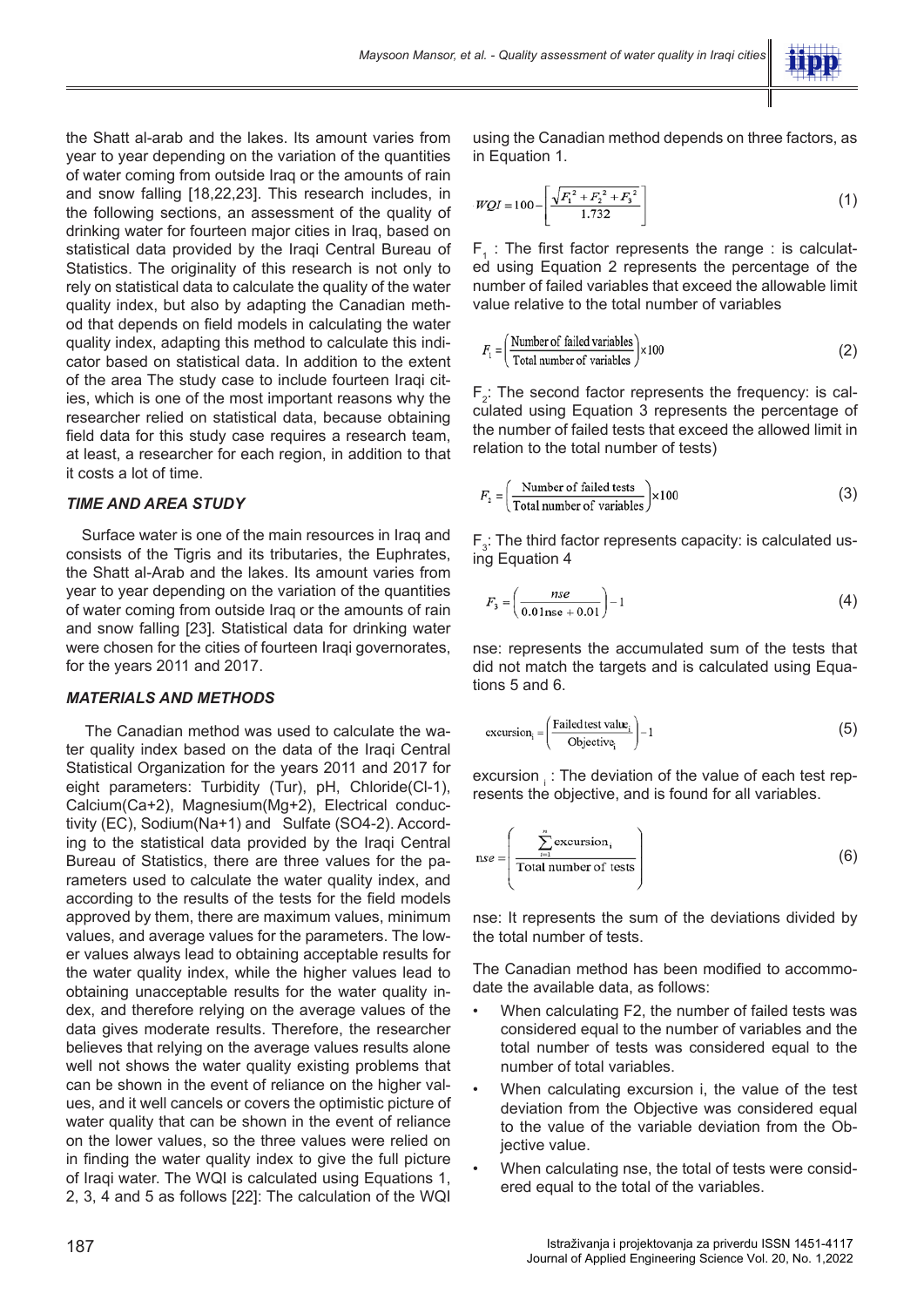

• In three governorates (Baghadad, Al-Qadisiya, Maysan) , the value of the sodium parameter is not available. Therefore, the total number of variables for these governorates has been calculated equal to 7, and in the other governorates the total number of variables has been calculated equal to eight as a result of the availability of data for all the parameters in them.

Consequently, the new in this study is the reliance on statistical data, not on tests, as well as modifying test values by making them equal to the values of the variables. Relying on the test values gives more accurate results, but covering the case study of many regions requires a long period of time and a research team not less than 14 researchers (a researcher for each study area). In addition, the tests are required to be in all study areas at the same time. Table 1 shows the code for each of the governorates of Iraq within the study case. The code was used instead of the name of the governorate to facilitate display of the information. Tables 2,3 and 4 shows the maximum, average and minimum values for the statistical data of chemical and physical tests of drinking water for governorates under study.

| G code         | Governorates  |  |  |  |  |  |
|----------------|---------------|--|--|--|--|--|
| 1              | Kirkuk        |  |  |  |  |  |
| $\overline{2}$ | Diala         |  |  |  |  |  |
| 3              | Al-Anbar      |  |  |  |  |  |
| 4              | Baghadad      |  |  |  |  |  |
| 5              | Babylon       |  |  |  |  |  |
| 6              | Kerbela       |  |  |  |  |  |
| 7              | Wasit         |  |  |  |  |  |
| 8              | Salah AL-Deen |  |  |  |  |  |
| 9              | Al-Najaf      |  |  |  |  |  |
| 10             | Al-Qadisiya   |  |  |  |  |  |
| 11             | Al-Muthanna   |  |  |  |  |  |
| 12             | Thi-Qar       |  |  |  |  |  |
| 13             | Maysan        |  |  |  |  |  |
| 14             | Al Basrah     |  |  |  |  |  |

*Table 1: The code for each of the governorates of Iraq within the study case.*

| Parameters     |            | Turbidity | pH   |      | Chloride     |      |      | Calcium     | Magnesium   |              | Electrical conductiv- |       | Sodium      |      | Sulfate |      |
|----------------|------------|-----------|------|------|--------------|------|------|-------------|-------------|--------------|-----------------------|-------|-------------|------|---------|------|
|                |            | Tur       |      |      | $Cl-$        |      |      | $(Ca^{+2})$ | $(Mg^{+2})$ |              | ity (EC)              |       | $(Na^{+1})$ |      | $SO4-2$ |      |
| Unit           | <b>NTU</b> |           |      | .    | mg/L<br>mg/L |      |      | mg/L        |             | $\mu$ S/cm-1 |                       | mg/L  |             | mg/L |         |      |
| OBJ.           |            | 5         |      | 8.5  | 200          |      | 150  |             | 100         |              |                       | 2500  | 200         |      | 200     |      |
| G. code        | 2011       | 2017      | 2011 | 2017 | 2011         | 2017 | 2011 | 2017        | 2011        | 2017         | 2011                  | 2017  | 2011        | 2017 | 2011    | 2017 |
|                | 5          | 7         | 8.2  | 7.8  | 22           | 112  | 68.4 | 152         | 27.8        | 92           | 467                   | 1355  | 14          | 165  | 59      | 515  |
| $\overline{2}$ | 93         | 32        | 8.3  | 8.4  | 365          | 286  | 251  | 330         | 118         | 278          | 3107                  | 2670  | 190         | 196  | 720     | 820  |
| 3              | 83.3       | 19.9      | 8.5  | 8.7  | 237          | 125  | 168  | 110         | 72          | 63           | 1319                  | 1246  | 152         | 86   | 509     | 310  |
| 4              | 101        | 121       | 8.34 | 8.7  | 153.6        | 342  | 147  | 200         | 83          | 79           | 1656                  | 2000  | 77          | .    | 429     | 616  |
| 5              | 167        | 21        | 8.6  | 8.4  | 214          | 171  | 136  | 119         | 77          | 61           | 1906                  | 1394  | 179         | 122  | 436     | 331  |
| 6              | 27         | 6.6       | 8.43 | 8.4  | 185          | 154  | 144  | 117         | 67          | 47           | 1588                  | 1458  | 130         | 126  | 398     | 370  |
| $\overline{7}$ | 96         | 190       | 8.3  | 8.2  | 290.4        | 322  | 219  | 180         | 39.23       | 74           | 1784                  | 2000  | 135         | 190  | 437     | 499  |
| 8              | 89.2       | 4.95      | 8.5  | 8.9  | 46           | 40   | 108  | 81          | 48          | 31           | 949                   | 597   | 73          | 23   | 337     | 114  |
| 9              | 38         | 39        | 8.2  | 8.7  | 277          | 198  | 149  | 131         | 71.6        | 59           | 2143                  | 1852  | 175         | 143  | 435     | 419  |
| 10             | 32         | 40        | 8    | 8.6  | 170          | 266  | 139  | 168         | 8855        | 87           | 1600                  | 2270  | 126         | .    | 360     | 530  |
| 11             | 4.9        | 98        | 7.9  | 8.5  | 257          | 2366 | 159  | 851         | 63          | 427          | 1776                  | 10378 | 190         | 1639 | 454     | 2684 |
| 12             | 557        | 734       | 8.45 | 8.2  | 1458         | 774  | 570  | 262         | 362         | 183          | 6270                  | 4510  | 342         | 382  | 1256    | 852  |
| 13             | 30         | 83        | 8.7  | 8.3  | 643          | 760  | 200  | 143         | 108         | 117          | 3270                  | 3670  | 197         | .    | 582     | 646  |
| 14             | 13.1       | 26.7      | 8.3  | 8.05 | 3780         | 2900 | 395  | 531         | 247         | 330          | 13090                 | 11995 | 2443        | 2020 | 1821    | 2533 |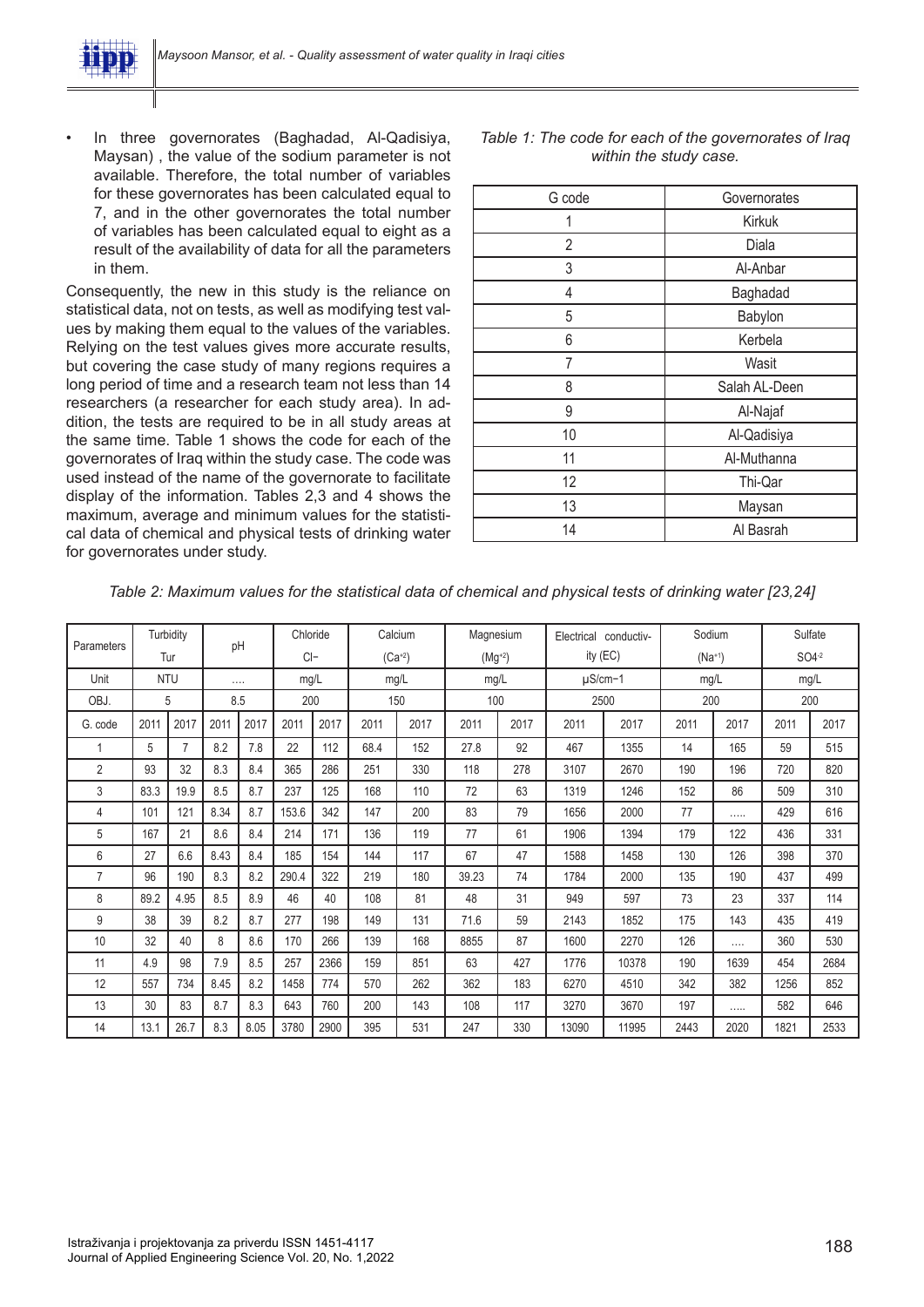

| Parameters     |            | Turbidity | pH   |      | Chloride            |      | Calcium    |      | Magnesium |      | Electrical conductivity |      | Sodium     |      | Sulfate |      |
|----------------|------------|-----------|------|------|---------------------|------|------------|------|-----------|------|-------------------------|------|------------|------|---------|------|
|                | Tur        |           |      |      | $Cl-$<br>$(Ca^{2})$ |      | $(Mg^{2})$ |      | (EC)      |      | $(Na^{+1})$             |      | $SO4^{-2}$ |      |         |      |
| Unit           | <b>NTU</b> |           | .    |      | mg/L                |      | mg/L       |      | mg/L      |      | $\mu$ S/cm-1            |      | mg/L       |      | mg/L    |      |
| OBJ.           |            | 5         | 8.5  |      | 200                 |      | 150        |      | 100       |      | 2500                    |      | 200        |      | 200     |      |
| G. code        | 2011       | 2017      | 2011 | 2017 | 2011                | 2017 | 2011       | 2017 | 2011      | 2017 | 2011                    | 2017 | 2011       | 2017 | 2011    | 2017 |
| 1              | 3.99       | 1.13      | 7.79 | 7.4  | 16.5                | 25   | 42.91      | 53   | 17        | 30   | 367                     | 603  | 14         | 25   | 32      | 98   |
| $\overline{2}$ | 6.154      | 4.06      | 7.1  | 7.3  | 40                  | 50   | 64.31      | 78   | 27        | 26   | 885                     | 726  | 23         | 37   | 146     | 190  |
| 3              | 3.27       | 3.19      | 7.83 | 7.9  | 127                 | 97   | 74         | 79   | 37        | 31   | 925                     | 1034 | 92.36      | 76   | 246.5   | 241  |
| 4              | 7.78       | 7.3       | 7.5  | 6.6  | 85                  | 87   | 77.13      | 81   | 34        | 32   | 932                     | 894  | 51.4       |      | 199     | 198  |
| 5              | 11.44      | 2.72      | 7.9  | 7.6  | 129                 | 109  | 94.62      | 60   | 42        | 32   | 1189                    | 1015 | 86         | 82   | 294     | 249  |
| 6              | 2.44       | 2.45      | 7.69 | 7.8  | 139                 | 110  | 10.6       | 88   | 39        | 34   | 1295                    | 1062 | 92         | 84   | 290     | 259  |
| 7              | 10.96      | 11.84     | 7.35 | 7.3  | 101                 | 110  | 98         | 97   | 32        | 37   | 974                     | 1137 | 70.26      | 94   | 269     | 269  |
| 8              | 4.11       | 3.86      | 7.72 | 7.7  | 22.23               | 24   | 58         | 59   | 16.19     | 17   | 976                     | 461  | 11.42      | 16   | 68.98   | 72   |
| 9              | 4.62       | 5.07      | 7.69 | 7.6  | 174                 | 124  | 106        | 97   | 47        | 36   | 1552                    | 1206 | 120        | 89   | 313     | 287  |
| 10             | 2.22       | 3.75      | 7.6  | 7.6  | 142                 | 131  | 101.82     | 88   | 47        | 40   | 1399.7                  | 1114 | 84         |      | 310     | 267  |
| 11             | 2.83       | 9.63      | 7.62 | 7.9  | 175                 | 358  | 122        | 141  | 42        | 69   | 1450                    | 2061 | 108        | 241  | 367     | 513  |
| 12             | 24.2       | 37.49     | 7.71 | 7.7  | 123                 | 124  | 113.6      | 88   | 38.5      | 51   | 1076                    | 1187 | 79.5       | 89   | 257     | 280  |
| 13             | 4.17       | 16.8      | 7.59 | 7.4  | 236                 | 386  | 113.87     | 100  | 63.45     | 65   | 1760                    | 2958 | 132.22     |      | 347.74  | 386  |
| 14             | 4.14       | 4.83      | 7.61 | 7.4  | 441                 | 829  | 123        | 162  | 86        | 95   | 2333                    | 3825 | 272        | 548  | 423     | 629  |

*Table 3: The average values for the statistical data of chemical and physical tests of drinking water [23,24]*

*Table 4: The minimum values for the statistical data of chemical and physical tests of drinking water [23,24]*

|                   |      | Turbidity  | pH   |      | Chloride |      |      | Calcium    | Magnesium  |      | Electrical     | con- |             | Sodium | Sulfate |      |
|-------------------|------|------------|------|------|----------|------|------|------------|------------|------|----------------|------|-------------|--------|---------|------|
| <b>Parameters</b> |      | Tur        |      |      | $Cl-$    |      |      | $(Ca^{2})$ | $(Mg^{2})$ |      | ductivity (EC) |      | $(Na^{+1})$ |        | SO4-2   |      |
| Unit              |      | <b>NTU</b> |      | .    | mg/L     |      |      | mg/L       | mg/L       |      | $\mu$ S/cm-1   |      | mg/L        |        | mg/L    |      |
| OBJ.              |      | 5          |      | 8.5  | 200      |      |      | 150        | 100        |      |                | 2500 | 200         |        | 200     |      |
| G. code           | 2011 | 2017       | 2011 | 2017 | 2011     | 2017 | 2011 | 2017       | 2011       | 2017 | 2011           | 2017 | 2011        | 2017   | 2011    | 2017 |
| 1                 | 0.02 | 0.02       | 7.3  | 7    | 11.74    | 12   | 150  | 150        | 27.8       | 7    | 304            | 346  | 4.7         | 7      | 15      | 14   |
| $\overline{2}$    | 0.1  | 0.1        | 6.5  | 6    | 14.6     | 18   | 31   | 22         | 10.5       | 16   | 558            | 354  | 6           | 13     | 60      | 68   |
| 3                 | 0.2  | 0.3        | 6.5  | 7.1  | 57       | 72   | 33   | 46         | 13         | 21   | 491            | 832  | 46          | 51     | 65      | 149  |
| 4                 | 0.1  | 0.17       | 6.87 | 7.8  | 16.32    | 28   | 26   | 55         | 7.8        | 9    | 543            | 429  | 29          |        | 60      | 40   |
| 5                 | 0.4  | 0.2        | 7.2  | 6.8  | 90       | 90   | 38   | 39         | 20         | 14   | 815            | 872  | 22          | 55     | 172     | 177  |
| 6                 | 0.1  | 0.01       | 7    | 7.1  | 92       | 88   | 62   | 79         | 13         | 23   | 998            | 930  | 42          | 65     | 137     | 208  |
| $\overline{7}$    | 1    | 0.8        | 6.5  | 6.1  | 41.3     | 73   | 72   | 70         | 12.23      | 21   | 541            | 781  | 47.8        | 61     | 50      | 156  |
| 8                 | 0.4  | 1.15       | 7    | 7    | 10       | 13   | 47   | 57         | 3.7        | 6    | 302            | 299  | 6           | 9      | 36      | 46   |
| 9                 | 0.7  | 0.5        | 6.5  | 6.1  | 100      | 105  | 29.8 | 44         | 26.7       | 18   | 994            | 1003 | 85.5        | 70     | 212     | 207  |
| 10                | 0.5  | 0.01       | 7    | 6.1  | 121      | 70   | 74.5 | 78         | 28.67      | 12   | 1180           | 638  | 72          |        | 265     | 147  |
| 11                | 1.1  | 0.54       | 7.1  | 7.1  | 124      | 125  | 73   | 36         | 27         | 18   | 1083           | 1066 | 7.4         | 86     | 241     | 219  |
| 12                | 0.4  | 0.6        | 7.02 | 6.93 | 60       | 59   | 81   | 64         | 13.7       | 28   | 682            | 733  | 44          | 52     | 125     | 155  |
| 13                | 0.4  | 0.2        | 6.6  | 6.8  | 162      | 98   | 60   | 56         | 28         | 13   | 1030           | 870  | 90          |        | 200     | 128  |
| 14                | 0.9  | 0.6        | 6.86 | 6.84 | 93       | 124  | 68   | 63         | 33         | 35   | 868            | 909  | 40          | 58     | 125     | 146  |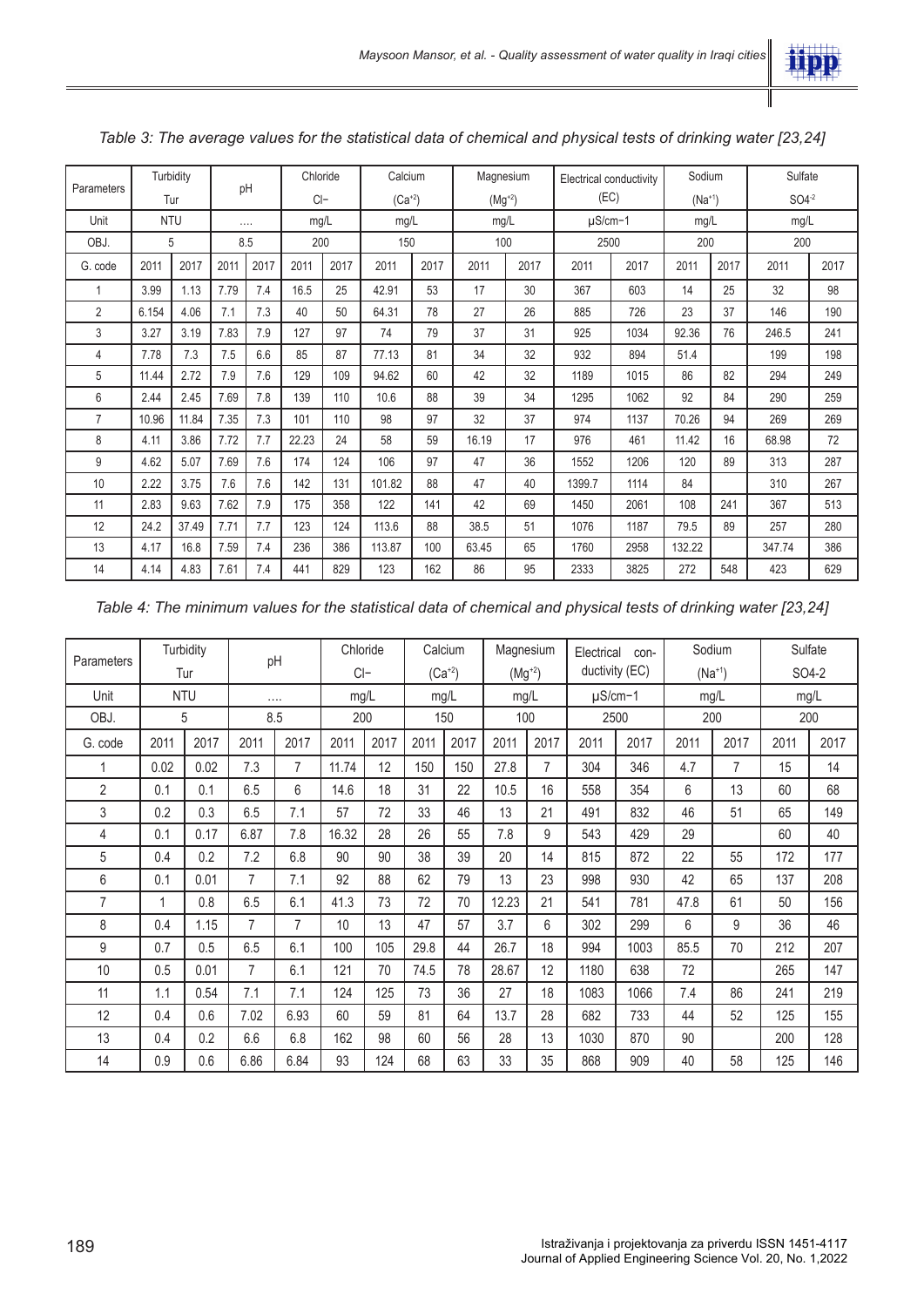

## *Table 5: An example for calculating WQI (AL Basra, average values for the year 2017)*

| Variables                  | Avg. | U.L. | F <sub>1</sub> | F <sub>2</sub> | exc.1 | exc.3 | exc.4 | exc.5 | exc.6 | exc.7 | exc.8 | exc.9 | nse.  | F <sub>3</sub> | WQI.   |
|----------------------------|------|------|----------------|----------------|-------|-------|-------|-------|-------|-------|-------|-------|-------|----------------|--------|
| Turbidity                  | 4.83 | 5    |                |                | 0     |       |       |       |       |       |       |       |       |                |        |
| pH                         | 7.4  | 8.5  |                |                |       | 0     |       |       |       |       |       |       |       |                |        |
| Chlorides                  | 829  | 200  |                |                |       |       | 3.145 |       |       |       |       |       |       |                |        |
| Calcium                    | 162  | 150  |                |                |       |       |       | 0.08  |       |       |       |       |       |                |        |
| Magnesium                  | 95   | 100  |                |                |       |       |       |       | 0     |       |       |       |       |                |        |
| Electrical<br>conductivity | 3825 | 2500 |                |                |       |       |       |       |       | 0.53  |       |       |       |                |        |
| Sodium                     | 548  | 200  |                |                |       |       |       |       |       |       | 1.74  |       |       |                |        |
| Sulfates                   | 629  | 200  |                |                |       |       |       |       |       |       |       | 2.145 |       |                |        |
| No.of failed               | 5    |      |                |                |       |       |       |       |       |       |       |       |       |                |        |
| Total NO.                  | 8    |      |                |                |       |       |       |       |       |       |       |       |       |                |        |
| Results                    |      |      | 62.5           |                |       |       |       |       |       |       |       |       | 0.955 | 48.849         | 41.692 |

## *Calculating the Canadian water quality index in Iraqi cities and the results*

Table 5 shows an example of calculating WQI using the excel sheet for AL-Basra Governorate, based on the average values for the statistical data for the year 2017. WQI values are ranged from 0 to 100. Index values have been classified into five levels [25] as in Table 6. Table 7 shows the results of the WQI using the maximum, minimum and average values for the statistical data of the physical and chemical tests for the year 2011. Table 8

## *Table 6: WQI levels*

| Range<br>Value | $0 - 44$ | 45-59    | 60-79 | 80-94 | $95-100$  |  |
|----------------|----------|----------|-------|-------|-----------|--|
| Level          | Poor     | Marginal | Fair  | Good  | Excellent |  |

shows the results of the WQI using maximum, minimum and average values for the statistical data of the physical and chemical tests for the year 2017.

|               |        | Max.      |        | Min.             | Avg.   |                  |  |
|---------------|--------|-----------|--------|------------------|--------|------------------|--|
| Governorates  | WQI    | Level     | WQI    | Level            | WQI    | Level            |  |
| <b>Kirkuk</b> | 100.00 | Excellent | 100.00 | <b>Excellent</b> | 100.00 | <b>Excellent</b> |  |
| Diala         | 25.51  | Poor      | 100.00 | Excellent        | 89.67  | Good             |  |
| Al-Anbar      | 43.10  | Poor      | 100.00 | Excellent        | 89.66  | Good             |  |
| Baghadad      | 53.80  | Marginal  | 100.00 | Excellent        | 89.13  | Good             |  |
| Babylon       | 38.01  | Poor      | 100.00 | Excellent        | 77.09  | Fair             |  |
| Kerbela       | 69.07  | Fair      | 100.00 | <b>Excellent</b> | 89.34  | Good             |  |
| Wasit         | 41.85  | Poor      | 100.00 | Excellent        | 77.57  | Fair             |  |
| Salah AL-Deen | 55.41  | Marginal  | 100.00 | Excellent        | 100.00 | Excellent        |  |
| Al-Najaf      | 57.72  | Marginal  | 89.78  | Good             | 89.11  | Good             |  |
| Al-Qadisiya   | 38.62  | Poor      | 89.55  | Good             | 89.14  | Good             |  |
| Al-Muthanna   | 67.88  | Fair      | 89.69  | Good             | 78.87  | Fair             |  |
| Thi-Qar       | 10.21  | Poor      | 100.00 | Excellent        | 71.67  | Fair             |  |
| Maysan        | 21.76  | Poor      | 100.00 | Excellent        | 88.69  | Good             |  |
| Al Basrah     | 13.25  | Poor      | 100.00 | Excellent        | 77.70  | Fair             |  |

*Table 7: WQI for the year 2011*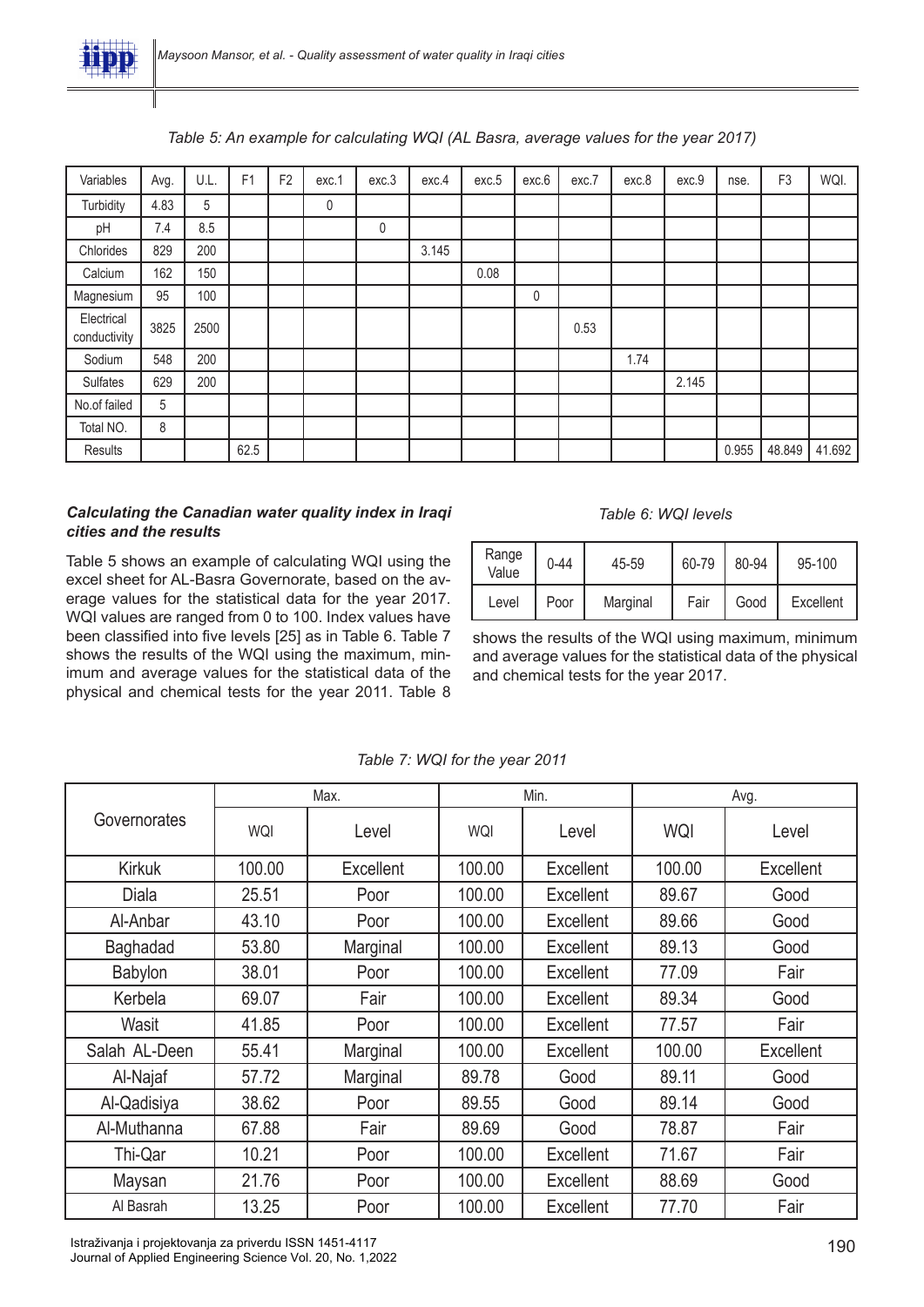

|               |       | Max.     |        | Min.             |        | Avg.             |
|---------------|-------|----------|--------|------------------|--------|------------------|
| Governorates  | WQI   | Level    | WQI    | Level            | WQI    | Level            |
| <b>Kirkuk</b> | 67.29 | Fair     | 100.00 | <b>Excellent</b> | 100.00 | <b>Excellent</b> |
| Diala         | 29.65 | Poor     | 100.00 | <b>Excellent</b> | 100.00 | Excellent        |
| Al-Anbar      | 64.60 | Fair     | 100.00 | <b>Excellent</b> | 89.69  | Good             |
| Baghadad      | 25.96 | Poor     | 100.00 | Excellent        | 87.80  | Good             |
| Babylon       | 72.27 | Fair     | 100.00 | Excellent        | 89.65  | Good             |
| Kerbela       | 78.30 | Fair     | 89.79  | Good             | 89.59  | Good             |
| Wasit         | 37.01 | Poor     | 100.00 | Excellent        | 77.19  | Fair             |
| Salah AL-Deen | 89.79 | Good     | 100.00 | Excellent        | 100.00 | Excellent        |
| Al-Najaf      | 58.02 | Marginal | 89.79  | Good             | 79.36  | Fair             |
| Al-Qadisiya   | 33.16 | Poor     | 100.00 | Excellent        | 88.04  | Good             |
| Al-Muthanna   | 12.24 | Poor     | 89.77  | Good             | 55.57  | Marginal         |
| Thi-Qar       | 9.89  | Poor     | 100.00 | <b>Excellent</b> | 66.36  | Fair             |
| Maysan        | 27.28 | Poor     | 100.00 | <b>Excellent</b> | 37.56  | Poor             |
| Al Basrah     | 13.15 | Poor     | 100.00 | Excellent        | 41.69  | Poor             |

*Table 8: WQI for the year 2017.*

#### *DISCUSSION*

The WQI based on the minimum values of the statistical results ranges between 100 and 89, meaning that the water quality is excellent for all except for AL-Najaf, Al-Qadisiya and AL- Muthanna for the year 2011, and except for Karbala, AL-Najaf and AL-Muthanna for the year 2017 due to the high amount of sulfate in both years. The WQI based on the maximum values of the statistical results ranges between 100 and 10.21 for the year 2011. The WQI is excellent for Kirkuk, fair for Karbala (due to high turbidity and sulfate) and AL-Muthanna (due to high  $Cl<sup>-1</sup>$ , Ca<sup>+2</sup> and SO4<sup>-2</sup>), Marginal for Salah al-Din (due to high turbidity and Sulfate) , AL-Najaf (due to high turbidity and Cl-1), Baghdad (due to high turbidity and sulfate) and Poor for the governorates of Qadisiya (due to high turbidity, Mg+2 and Sulfate), AL-Anbar and Wasit (due to high turbidity and Sulfate), Babylon(due to high turbidity, pH, Cl<sup>-1</sup>, Ca<sup>+2</sup> and Sulfate), Maysan (due to the high level of all variables except Na<sup>+1</sup>), Thi-Qar (due to the high level of all variables except pH) and Diala (due to high level of all variables except pH and Na+1).The WQI based on the maximum values of the statistical results ranges between 89.79 - 9.89 for the year 2017.There is no excellent water quality, the WQI for Salah al-Din is good (due to the high pH) and this differs from the year 2011.Fair water quality for Babylon, Kirkuk and Karbala (due to the high Sulfate), the water quality of these governorates differs from 2011.Marginal water quality for Al-Najaf (due to high turbidity, pH and Sulfate) , This value is close to the value of water quality in 2011.Poor water quality for Wasit (due to high turbidity,  $Cl^{-1}$ ,  $Ca^{+2}$  and sulfate), Al-Qadisiya (due to high level of all values except  $Mg^{2}$ , EC), Na<sup>+1</sup>), Maysan (due to the high level of all variables except pH and  $Ca^{+2}$ ), Baghdad (due to the high levels of all values except Mg<sup>+2</sup> and EC), AL-Basra, AL- Muthanna, and Thi Qar (due to the high level of all values except PH), the water quality of these governorates is similar to 2011 except Baghdad and AL-Muthanna. The WQI based on the average value of the statistical results for the year 2011 ranges between 100 to 71.67. The WQI is excellent for Kirkuk, and Salah AL-Deen. Water quality is good for Diyala ,Anbar, AL-Qadisiya, AL-Najaf (due to high sulfate), Karbala, Baghdad and Wasit (due to the high sulfate and turbidity) and Maysan (due to high sulfate). Fair water quality for AL-Muthanna(due to the high sulfate) ,Babylon (due to high turbidity and sulfate), Thi-Qar (due to high turbidity and sulfate) and AL-Basra (due to high Na+1 and sulfate). The WQI based on the average value of the statistical results for the year 2017 ranges between 100 to 37.56. Excellent water quality for Kirkuk, Diyala and Salah AL-Deen. Good water quality for AL-Anbar, Babylon and Karbala, Baghdad Al-Qadisiyah (due to high sulfate), the WQI of these governorates is similar to the year 2011 except for Babylon and AL-Najaf . Fair water quality for AL-Najaf (due to high sulfate and turbidity) Wasit and Thi- Qar (due to high turbidity and sulfate) , the water quality of these governorates differs from 2011 .Poor water quality for Maysan (due to high Turbidity,Cl-1, EC and sulfate) and AL-Basra (due to high  $Cl<sup>-1</sup>$ , EC, Na<sup>+1</sup> and sulfate), the water quality of these governorates differs from 2011. To assess the trend of change in water quality using the values of the WQI for the years 2011 and 2017, Figures 1,2 and 3 show the

Diala (due to the high level of all variables except pH and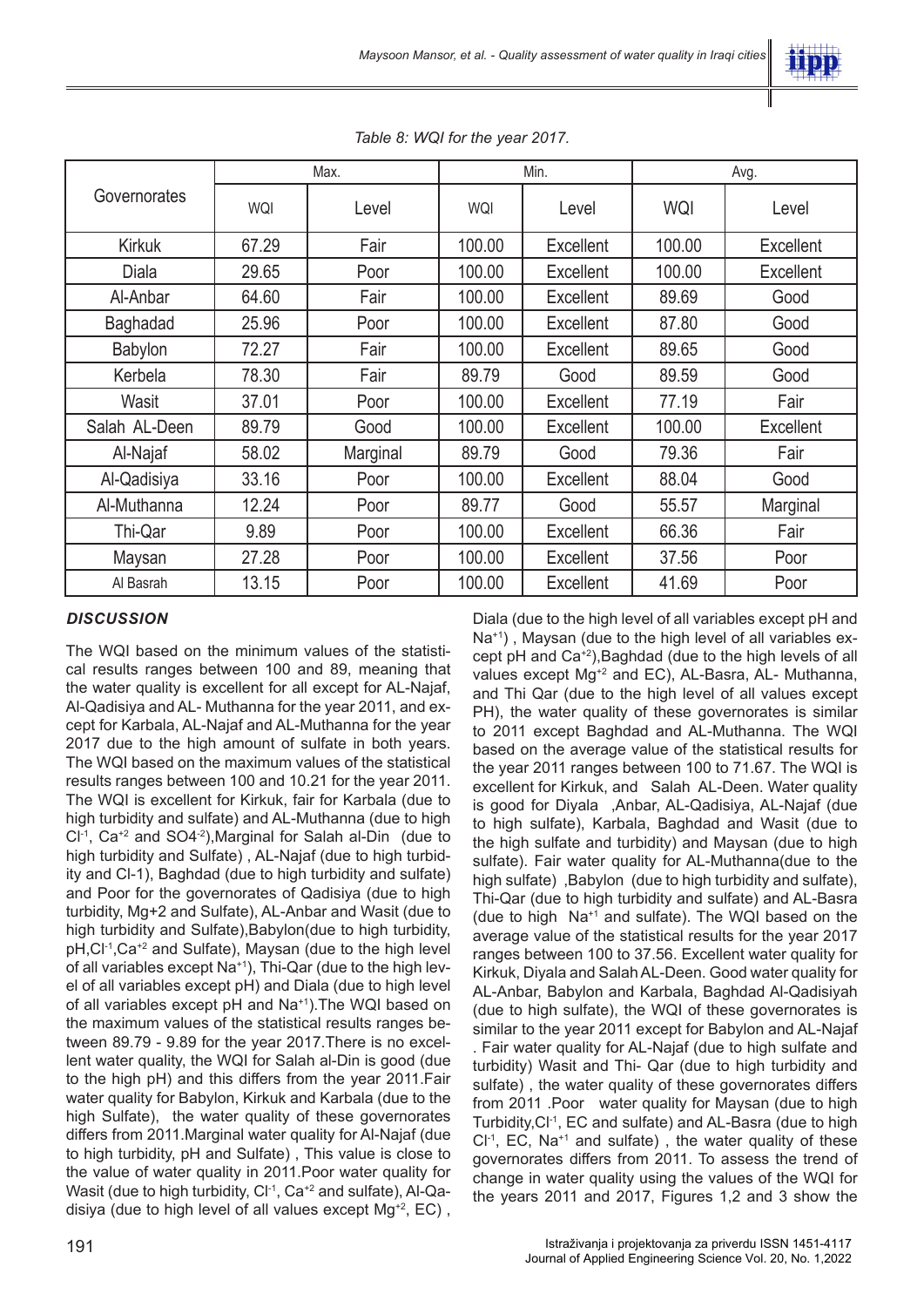

comparison of the calculated WQI values, based on the maximum, minimum and the average values, respectively. Figure 1 shows that the values of the WQI based on the maximum values in 2011, for Kirkuk, Baghdad, Thi-Qar and AL-Muthanna governorates are higher than the values of the WQI for the year 2017. As for the rest of the governorates, it is clear that the values of the water quality for the year 2017 are higher than for the year 2011 with the convergence of values in AL-Basra. Figure 2 shows, equal values of the WQI for Kirkuk, AL-Anbar, Baghdad, Karbala, Salah al-Din, al-Qadisiyah. The figure shows that the values of the WQI for the year 2011 are higher than its value in the year 2017 for the governorate of AL-Basra, Maysan, AL-Muthanna, Najaf, while the governorates of Thi Qar and Diala, the figure shows that the values of the WQI for the year 2011 are lower than for the year 2017. Figure 3 shows the equal values of the WQI for the year 2011 with its value for the year 2017 in most governorates except for Karbala where WQI value for 2011 is higher than its value for 2017. On the contrary, the WQI for AL-Qadisiyah for the year 2017 is higher than its value for the year 2011.





*Figure 1: The comparison of WQI values based on the maximum values*



*Figure 2: The comparison of WQI values based on the average values*



*Figure 3: The comparison of WQI values based on the minimum values*

#### *CONCLUSION*

In this research, the value of WQI was calculated using the Canadian method for the main cities of 14 Iraqi Governorates, based on the statistical data for the years 2011 and 2017. The results calculated based on the minimum values of the statistical results for the years 2011 and 2017 showed WQI ranges between excellent and good. Water quality based on the maximum values of the statistical results for the year 2011, were excellent for one governorate, fair for two, marginal for three and poor for eight governorates, indicating that the predominant characteristic is poor. For the year 2017, the water quality was good for one governorate, fair for five governorates, and poor for eight, indicating that the predominant characteristic is poor. Water quality based on the average values of the statistical results for the year 2011, were excellent for two governorates, good for ten governorates, fair for two governorates, indicating that the dominant quality is good. For the year 2017, the water quality was excellent for two governorates, good for nine governorates, fair for two and poor for one governorate, indicating that the dominant quality is good. Usually, the waters of the northern governorates cities are of better quality than the cities of the southern governorates because they are closer to the headwaters of the river, whether it is the Tigris or the Euphrates. In general, the water quality for the two years (2011 and 2017) is almost the same with a slight preference for water quality for the year 2011. The most important reason for the deviation of the index values is the high values of SO4 and turbidity. The most variable that does not deviate from its objective values was the pH and E.C. There is no consistent trend to change the quality of water depending on the values of the WQI, so the research recommends using other advanced statistical methods to assess the trend of changing the quality of water quality in Iraqi cities. It is clear from the lack of regularity in similarity and difference in the results, the reliance on statistical data gives results less accurate than the results that depend on field tests. However, the statistical results were relied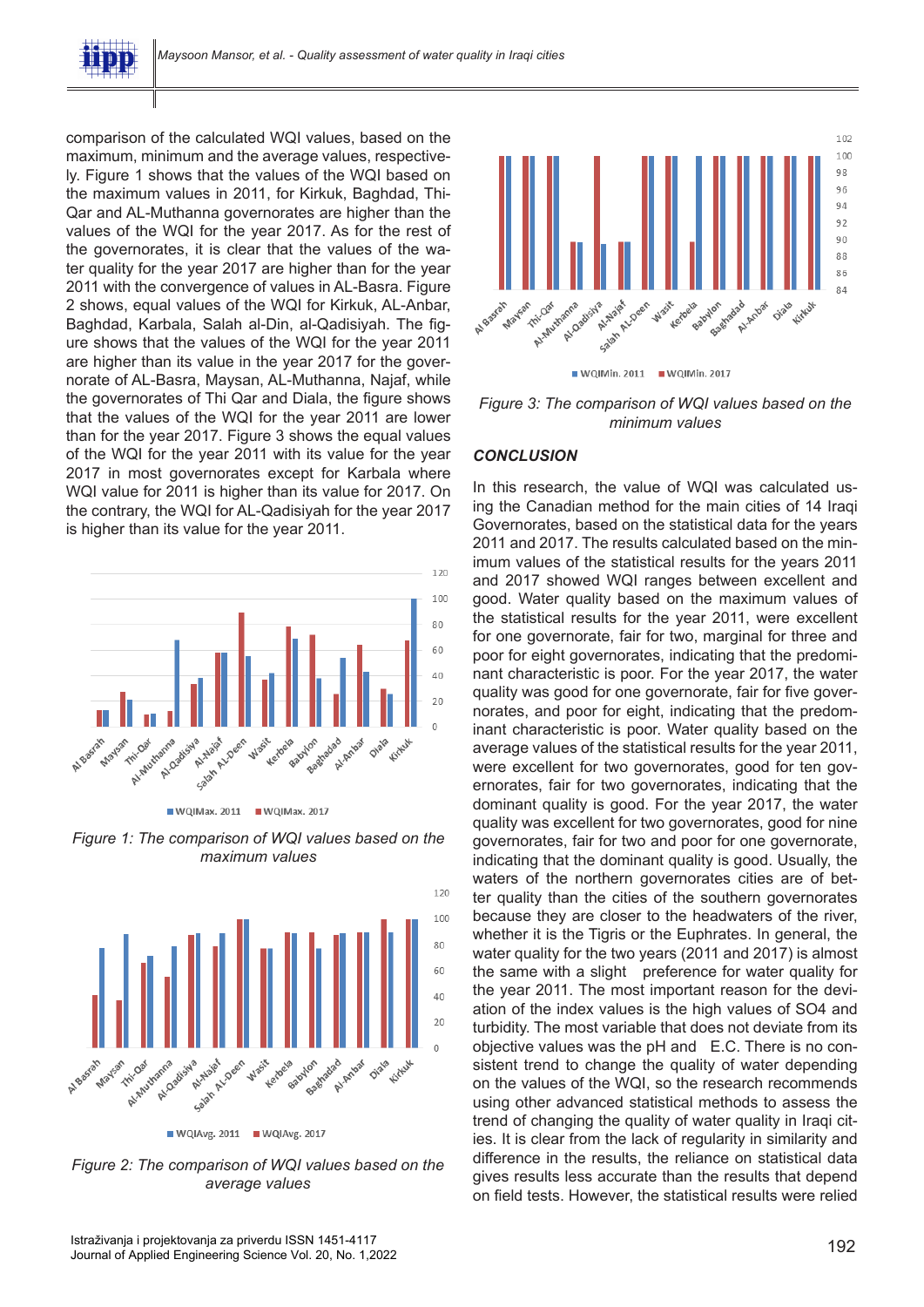

on instead of the results of tests for the expansion of the study area, which requires a research team in addition to a long period of time. This method was used to take advantage of many statistical results and summarize them with a single value representing these data and give a clear initial picture to decision makers on water quality in each governorate to conduct more detailed tests and take the necessary treatments.

# *ACKNOWLEDGMENT*

I would like to thank the staff of the Central Bureau of Statistics for providing the necessary data.

# *REFERENCES*

- 1. Bouslah, S., Djemili, L., Houichi, L. (2017). Water quality index assessment of Koudiat Medouar Reservoir, northeast Algeria using weighted arithmetic index method. Journal of Water and Land Development, no. 35, 221–228, DOI: 10.1515/jwld-2017- 0087.
- 2. Tyagi, S., Sharma, B., Singh, P., Dobhal, R. (2013). Water quality assessment in terms of water quality index. American Journal of Water Resources, vol. 1, no.3, 34– 38.
- 3. CIA (2014). The world factbook. Central Intelligence Agency, Retrieved: 08-10-2014.
- 4. Hung, D., Thi Cuc, V., Thi Bich, P. (2020). Evaluation of Drinking Water Quality in Schools in a District Area in Hanoi, Vietnam. Environmental Health Insights, vol.14, 1178630220959672.
- 5. Fadaei, A., & Sadeghi, M. (2014). Evaluation and assessment of drinking water quality in Shahrekord, Iran. Resources and Environment, vol.4, no. 3,168- 172.
- 6. Mohsin, M., Safdar, S., Asghar, F., Jamal, F. (2013), Assessment of drinking water quality and its impact on residents' health in Bahawalpur city, International Journal of Humanities and Social Science, vol.3, no.15,114-128.
- 7. van Bussel, C., Schroeder, J., Wuertz, S., & Schulz, C. (2012). The chronic effect of nitrate on production performance and health status of juvenile turbot (Psetta maxima). Aquaculture, vol.326, 163-167.
- 8. Kazi, T., Arain, M., Jamali, M. (2009). Assessment of water quality of polluted lake using multivariate statistical techniques: A case study. Ecotoxicology and environmental safety, vol.72, no.2, 301-309.
- 9. Mădălina1 P., Gabriela B. (2014).'' Water Quality Index – An Instrument for Water Resources Management" Conference Paper · March 2014 DOI: 10.13140/2.1.3736.3203.
- 10. Teski, g. (2019). Water Shortage from http://www. teski.gov.tr. accessed on 2019-12-09.
- 11. Tokatlı, C., Köse, E., Çiçek, A. (2014). Assessment of the Effects of Large Borate Deposits on Surface Water Quality by Multi Statistical Approaches: A Case Study of the Seydisuyu Stream (Turkey). Polish Journal of Environmental Studies, vol.23, no.5, 1741-1751.
- 12. Tokatli, C., Esengül, K., Arslan, N., Emiroğlu, Ö., Çiçek, A., & Dayioğlu, H. (2016). Emet Çayi Su Kalitesinin Mevsimsel Değişimi. Uludağ University Journal of the Faculty of Engineering, vol.21 no.2, 9-24. 1
- 13. Köse, E., Tokatlı, C., Çiçek, A. (2014). Monitoring Stream Water Quality: A Statistical Evaluation. Polish Journal of Environmental Studies, vol.23, no.5,1637- 1647.
- 14. Köse, E., Çiçek, A., Uysal, K., Tokatlı, C., Emiroğlu, Ö., Arslan, N. (2016). Evaluation of Surface Water Quality in Porsuk Stream. University Journal of Science and Technology – C Life Sciences and Biotechnology, vol.4, no.2 , 81-93.
- 15. Tokatli C. (2019) . ''Water Quality Assessment of Yazır Pond (Tekirdağ, Turkey): An Application of Water Quality Index''. Research Journal of Biology Sciences , vol.12 ,no.1, 26-29. E-ISSN: 1308-0261
- 16. Diersing, N., Nancy, F. (2009). Water quality: Frequently asked questions. Florida Brooks National Marine Sanctuary, Key West, FL.1
- 17. Acharya, S.,Shama S., Khandegar V. (2018) ."Assessment of groundwater quality by water quality indices for irrigation and drinking in South West Delhi, India" .Journal Data in Brief, Elsevier, vol. 18, ,2019- 2028.
- 18. Ismail1 A., Robescu D. (2019). "Assessment of Water Quality of the Danube River using Water Quality Indices Technique". Environmental Engineering and Management Journal, vol. 18, no. 8, 1727-1737, http://www.eemj.icpm.tuiasi.ro/; http://www.eemj.eu.
- 19. Şener, Ş., Şener, E., & Davraz, A. (2017). Evaluation of water quality using water quality index (WQI) method and GIS in Aksu River (SW-Turkey). Science of the Total Environment, vol.584, 131-144.
- 20. Tyagi ,S., Sharma ,B., Singh1 ,P. , Dobhal R. (2013) ."Water Quality Assessment in Terms of Water Quality Index,". American Journal of Water Resources, vol. 1, no. 3, 34-38, available online at http://pubs. sciepub.com/ajwr/1/3/3 © Science and Education Publishing DOI:10.12691/ajwr-1-3-3.
- 21. Poonam ,T., Tanushree ,B., Sukalya ,C.(2013) ."Water Quality Indices-Important Tools for Water Quality assessment: A Review" .International Journal of Advances in Chemistry (IJAC) ,vol.1, no.1, November.
- 22. Ismaill, A., Robescu, D., Hameed, M. (2018). "Application of CCME WQI in the Assessment of the Water Quality of Danube River, Romania,". Engineering and Technology Journal, vol. 36, Part C, no. 2, 142-146.